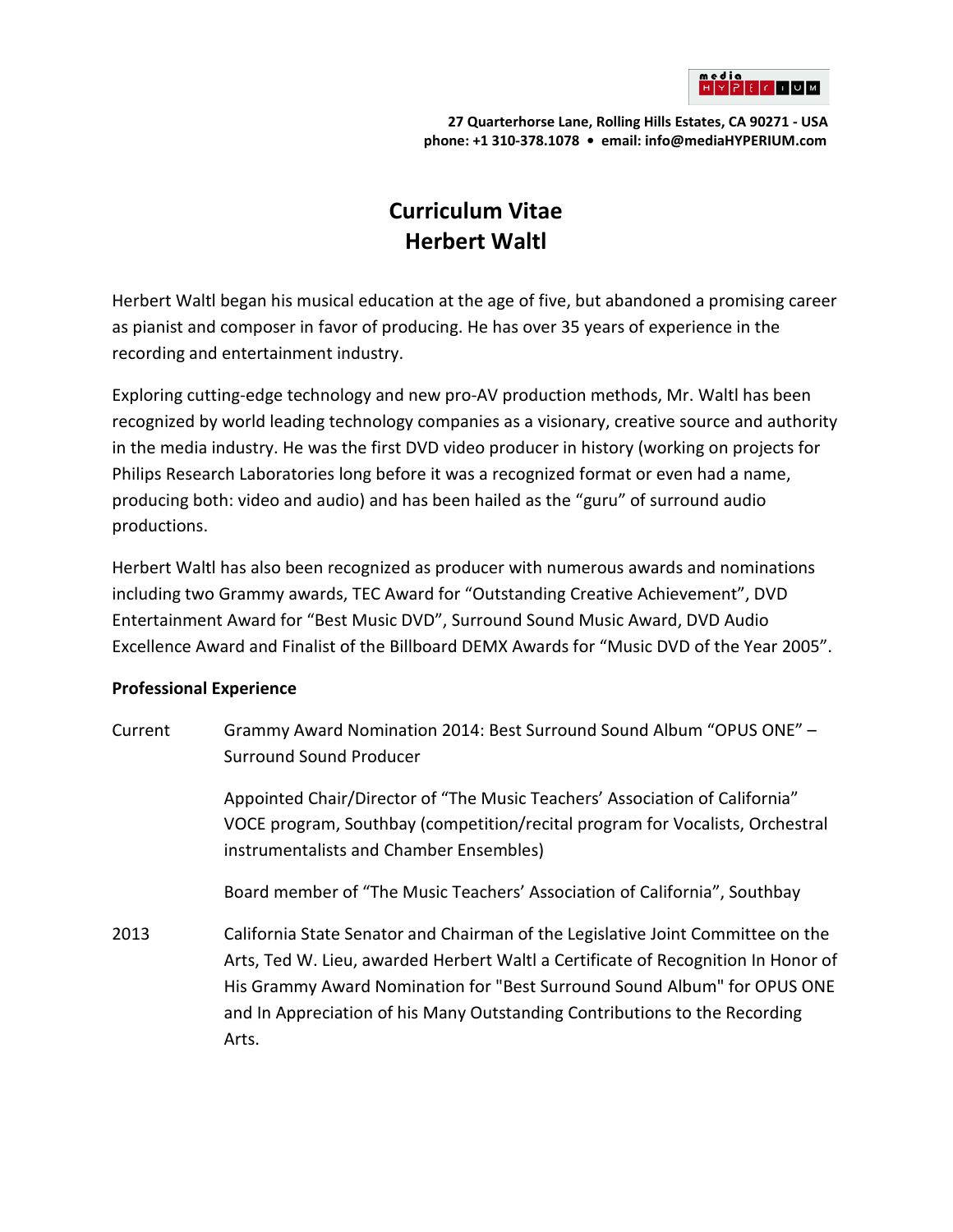|      | Founded "mediaHYPERIUM 3" (mH3) a digital music service and record label<br>focused on delivering true artistic surround sound mixes, tailored to specific<br>playback environments (division of mediaHYPERIUM, Inc.)                                                                                   |
|------|---------------------------------------------------------------------------------------------------------------------------------------------------------------------------------------------------------------------------------------------------------------------------------------------------------|
|      | Digital release of the mH3 album OPUS ONE, which marks the first time in the<br>world of multichannel audio that surround sound music can be purchased and<br>played back using a smartphone, laptop or tablet--a music industry "first";<br>named by Fraunhofer Institute: A Technology World Premiere |
|      | Introducing Signature Sound surround sound concept to several car companies                                                                                                                                                                                                                             |
|      | Relocated and expanded the operation of HYPERIUM conservatory                                                                                                                                                                                                                                           |
| 2012 | Released "Mercedes-Benz Signature Sound" DVD (artists include Lady Gaga,<br>Sting, Seal,  Royal Concertgebouw Orchestra, Bavarian Radio Orchestra, San<br>Francisco Symphony, )                                                                                                                         |
|      | Presented the Mercedes Benz Signature Sound project in the special event<br>"Future Directions in Multichannel" at the 132nd AES Convention in Budapest,<br>Hungary                                                                                                                                     |
|      | Developed a business concept for a Digital Music Service in collaboration with<br>Mercedes-Benz Research & Development North America (Business Innovation)                                                                                                                                              |
| 2011 | Daimler AG / mediaHYPERIUM coproduction: "Mercedes-Benz Signature Sound"<br>a multichannel surround sound program (Classical & Pop) tailored for the<br>Mercedes-Benz SL model                                                                                                                          |
|      | Developed surround sound production concept for Mercedes-Benz automobiles                                                                                                                                                                                                                               |
|      | Produced classical music concert series                                                                                                                                                                                                                                                                 |
|      | Consultant for Dolby Laboratories, Fraunhofer Institute and Philips Electronics:<br>content and business development for new audio codec                                                                                                                                                                |
| 2010 | Appointed to Adjunct Professor at McGill University in Montreal, Canada                                                                                                                                                                                                                                 |
|      | Founded "HYPERIUMmusic", a concert agency and artist management<br>operating worldwide (division of mediaHYPERIUM, Inc.)                                                                                                                                                                                |
|      | Founded "Hyperium Foundation" a non-profit public benefit Corporation.<br>Organized under the Nonprofit Corporation Law of California ("California<br>Nonprofit Corporation Law") for educational purposes.                                                                                             |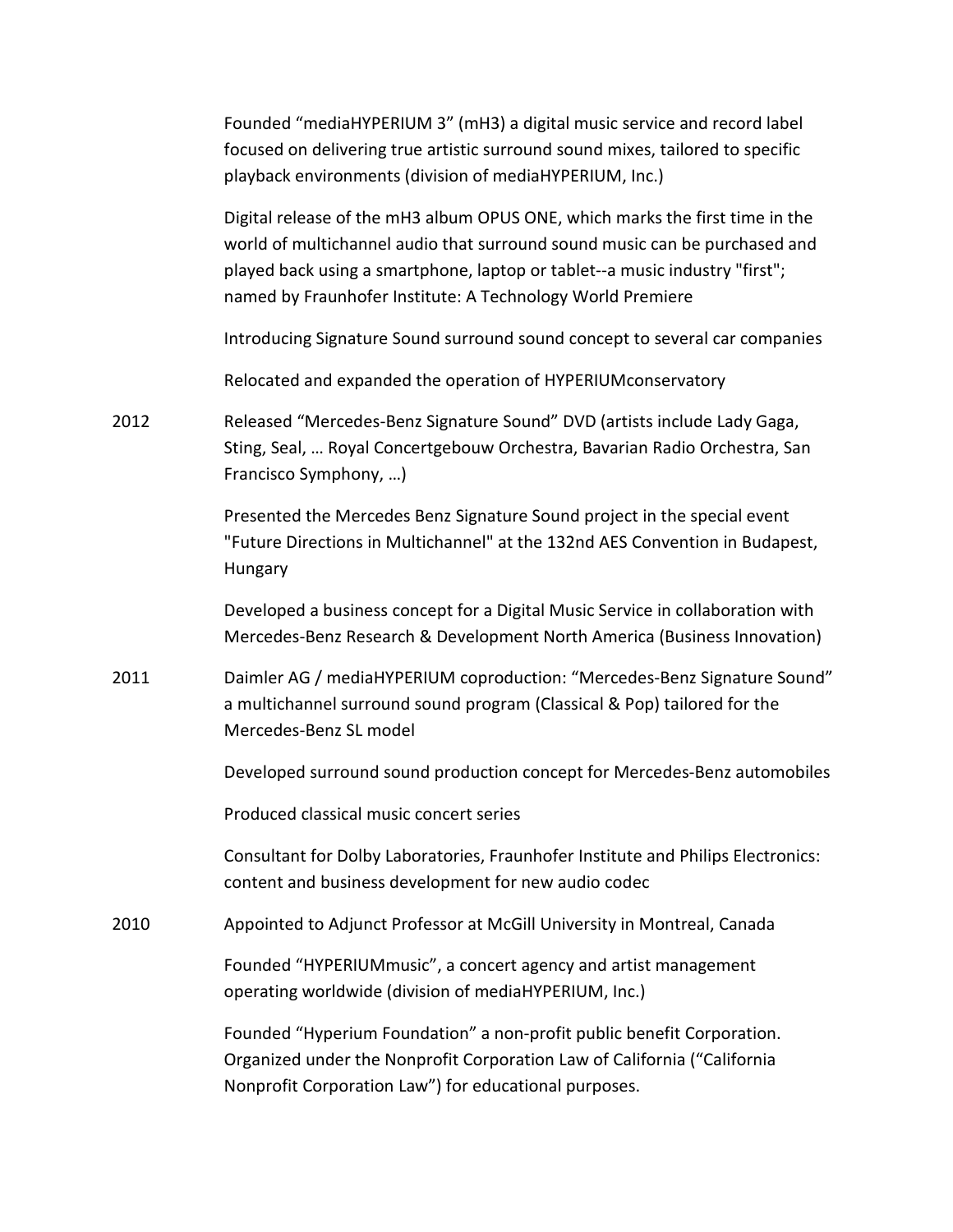- 2009 Founded "HYPERIUM Conservatory" a division of mediaHYPERIUM, Inc. The school's goal is to offer a high quality music education and to establish a local music community where participants have the possibility to learn from renowned performing artists.
- 2008 Produced several 7.1 surround mix productions for Panasonic's Blu-ray show case projects including Jeff Beck: "A Day in the Life"; Hilary Duff: "Reach Out"; Nikka Costa: "Stuck to You"
- 1992-2008 Team member of Philips' "A/V Think Tank" for future home media technologies and business models:
	- participated in Philips (IP&S) MPEG Surround format introduction: preparing speaking events, initiating peer reviews, selecting and negotiating terms for demonstration content, introducing key stakeholders in the music and video industry, organizing worldwide and "Hollywood" endorsement
	- supported logistic and marketing efforts of Philips (IP&S) and the Blu-ray Disc Association in the introduction of Blu-ray
	- assisted in concept development for Blu-ray (BD-Live) content interactive features
	- functioned as SACD format evangelist for Philips Intellectual Properties and Standards (IP&S)
	- assisted in MPEG 4 (video) content concept and business development (IPTV)
	- functioned as DVD format evangelist for Philips Research & IP&S
	- produced the first Concept DVDs for Philips IP&S to introduce the technology to their industry partners
	- made the first 5.1 and 7.1 surround-sound mix in Los Angeles
	- participated in Philips Research Laboratories design of DVD video format (content concepts)
- 1998-2007 Produced DVD music series (Classical and Jazz) for Pioneer Entertainment and Geneon Entertainment, including: Munich Philharmonic Orchestra, Mozarteum Orchestra Salzburg, Friedrich Gulda, Martha Argerich, Erich Leinsdorf, Ray Charles, Miles Davis, Wynton Marsalis, Stan Getz, Dave Brubeck, Chick Corea, Lionel Hampton, Joe Zawinol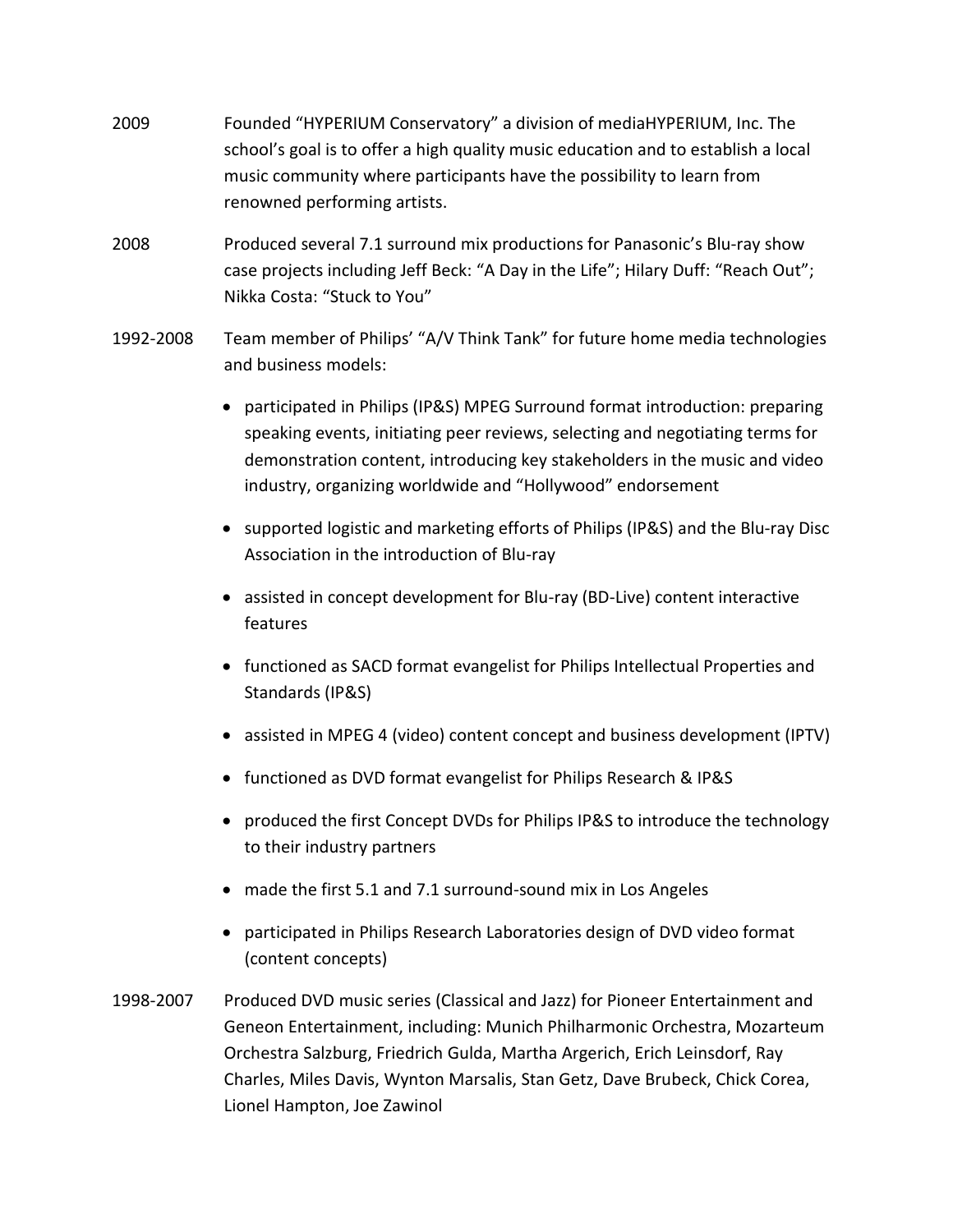| 2005      | Co-developed with Sony five of the first twenty PSP titles released in Europe                                                                                                                                                                                                                                                                                                           |
|-----------|-----------------------------------------------------------------------------------------------------------------------------------------------------------------------------------------------------------------------------------------------------------------------------------------------------------------------------------------------------------------------------------------|
| 2004      | Co-produced Ray Charles' greatest success and his best-selling record, "Genius<br>Loves Company"                                                                                                                                                                                                                                                                                        |
| 2002      | Produced Ray Charles' first DVD: Ray "Charles Live at the Montreux Jazz Festival"                                                                                                                                                                                                                                                                                                       |
| 2001      | Made the first 16 track DSD recording in history (Chick Corea)                                                                                                                                                                                                                                                                                                                          |
| 2000      | Established mediaHYPERIUM studios, a division of mediaHYPERIUM, Inc. The<br>studio became reference studio for Philips SACD North America and is currently<br>selected by Dolby, Philips and Fraunhofer Institut to develop content for the new<br>audio format MPEG Surround.                                                                                                          |
| 1996      | Founded mediaHYPERIUM, Inc., an audio/video production company,<br>establishing over the years a reputation as a premier and future-oriented<br>production facility with a remarkable award-winning track record. It has received<br>special recognition for early and highly challenging content productions for new<br>consumer media formats.                                        |
| 1993      | Wrote orchestral arrangements for 60 Beatles songs in conjunction with<br>production of five CD Set: "Beatles Symphonic"                                                                                                                                                                                                                                                                |
| 1991      | Founded Hyper Arts Productions, Inc., an a/v production company with a content<br>sales and licensing division                                                                                                                                                                                                                                                                          |
| 1988-1991 | Named Composer in Residence, San Francisco State University, California                                                                                                                                                                                                                                                                                                                 |
| 1987-1991 | Composed/produced the multimedia opera "Antipolis" for electronic<br>instruments, orchestra and three soloists to be staged at the Herodus Attikus<br>Theater (Acropolis, Athens) using 3D visual stage concept and 3D surround<br>audio. The artistic committee of the Athens Festival found the project to be of<br>exceptional artistic value: Rudolf Nureyev offers to choreograph. |
| 1979-1987 | Developed Classical Music Department for the independent German label<br>Polyband, producing numerous records (early digital recordings, - all CDs) and<br>writing liner notes for almost 100 releases                                                                                                                                                                                  |

## **Early artistic background**

Herbert Waltl attended the Richard Strauss Conservatory in Munich, Germany. Discovered and trained by renowned German pianist/composer Franz Hummel, he embarked on a performance career, initially recording the Beethoven "Diabelli Variations" and giving recitals in Europe and